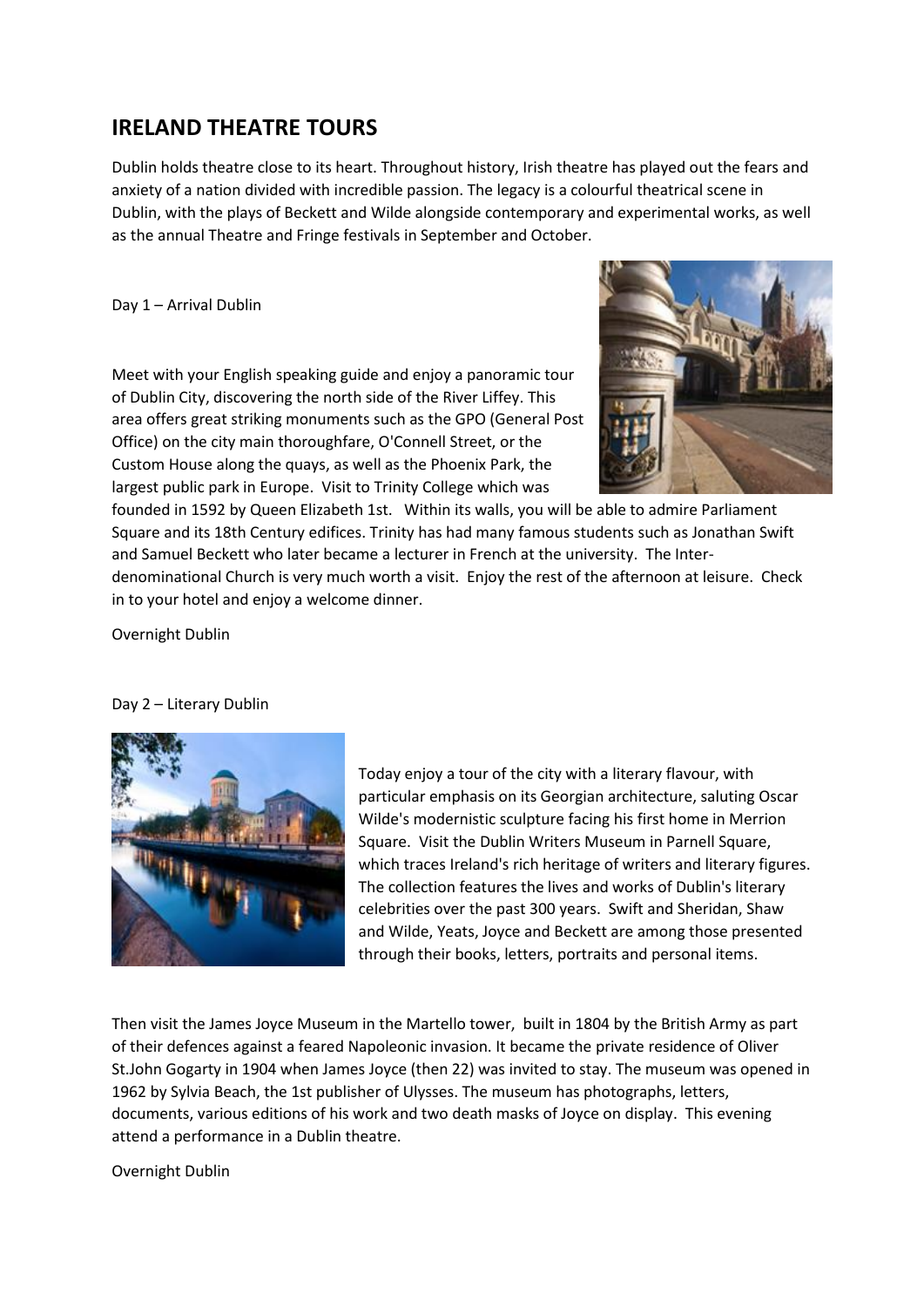## Day 3 – Workshop

Workshop at the Independent Theatre in Ranelagh. Includes voice production, Irish dialects and working with Irish authors and playwrights. There will also be a preview of tonight's production. Evening performance.

Overnight Dublin



Day 4 – Irish for a Day

A definite break from theatre today. We spend the day outside Dublin at Causey Farm,s a working farm in County Meath, which opens its doors to the visitor and allows the visitor to see, first hand, how farmers earn their living. It is not all work for the visitor and during your visit you will experience how the Irish traditionally enjoy themselves with food, sports, music and dance. There are several activities organised to entertain  $\sim$  bread making  $\sim$  learn the art of Hurling  $\sim$  become an Irish Dancer ~ learn to speak Gaelic or become an expert in handling sheep and sheep dogs.

Overnight Dublin



Day 5 – Abbey Theatre

Backstage tour of the The Abbey Theatre, founded in 1903 by W. B. Yeats and Lady Augusta Gregory. Its precursors were the Irish Literary Theatre and Frank and Willie Fay's National Dramatic Society. With patronage from Miss Annie Horniman, premises were purchased on Old Abbey Street and on December 27th 1904, the Abbey Theatre opened its doors for the first time. The tour includes an introduction to the historic art collection of the Abbey Theatre, a backstage tour to experience the creative

processes and the opportunity to tread the hallowed boards of the Abbey stage. The expert theatre staff are knowledgeable and passionate about the national theatre and will make your visit an unforgettable experience. Balance of the day at leisure or afternoon workshop available.

Overnight Dublin

Day 6 – Co. Wicklow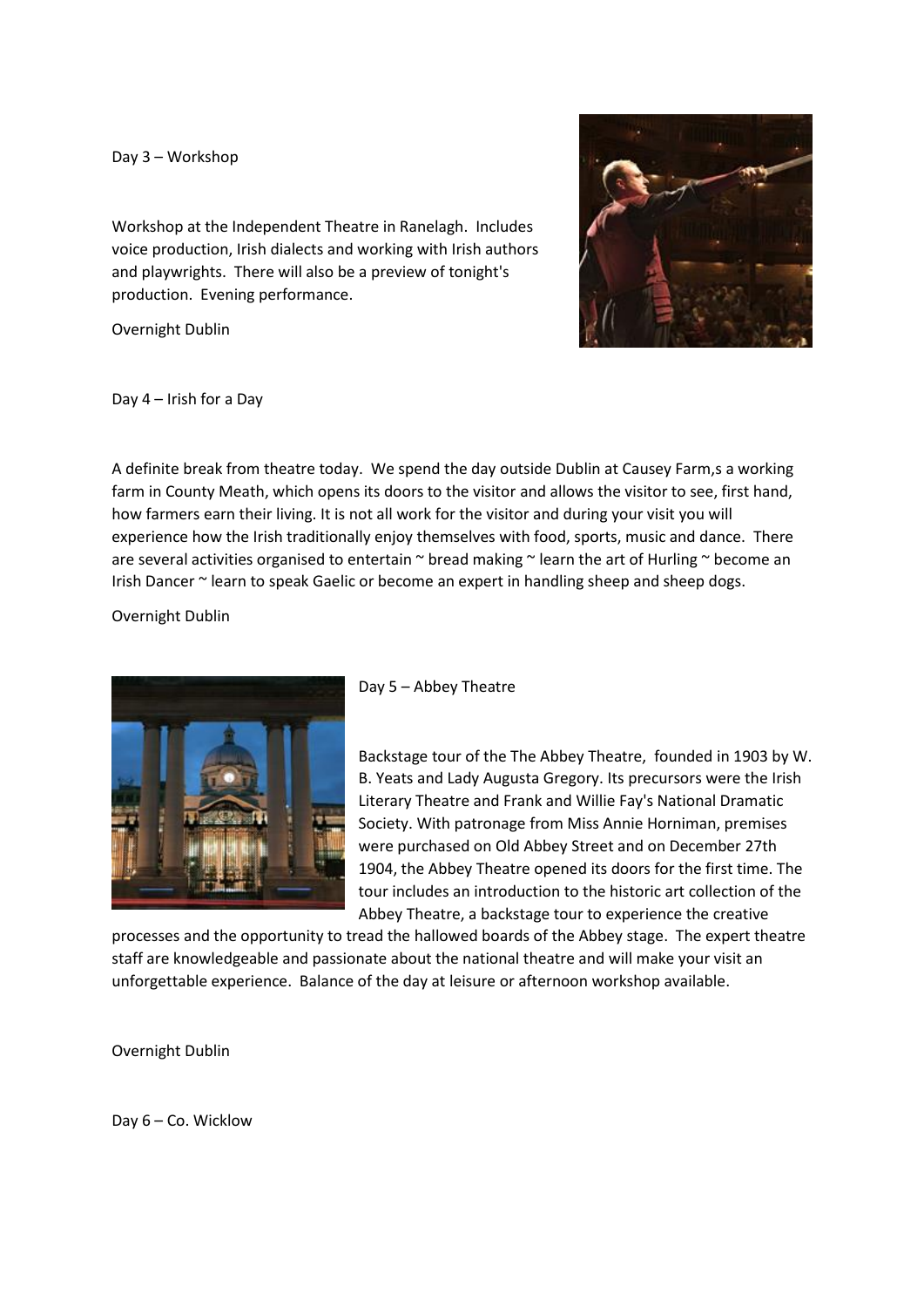South of Dublin, is County Wicklow. Known as "the Garden of Ireland" it is home to Powerscourt, Mount Usher and Russborough, to name a few of its many houses and gardens. This region features all the various types of scenery that makes Ireland so beautiful. The coastline is bordered by charming sea resorts such as Bray or Greystones. In the heart of its gentle and rounded hills are nestled Enniskerry and Avoca, both very picturesque villages. Discover its romantic and quiet beauty, the deserted mounts where nothing but heather grows, the small forests and the lush prairies illuminated by yellow gorse in spring.

Enjoy one hour theatre during lunchtime at Bewleys Cafe Theatre. This is a year round lunchtime theatre in the heart of the city featuring high quality productions showcasing some of Ireland's best writing and performing talent.

Pre-theatre dinner followed by the final production of the trip.

Overnight Dublin



Day 7 – Home

Transfer to the airport and return flight home.